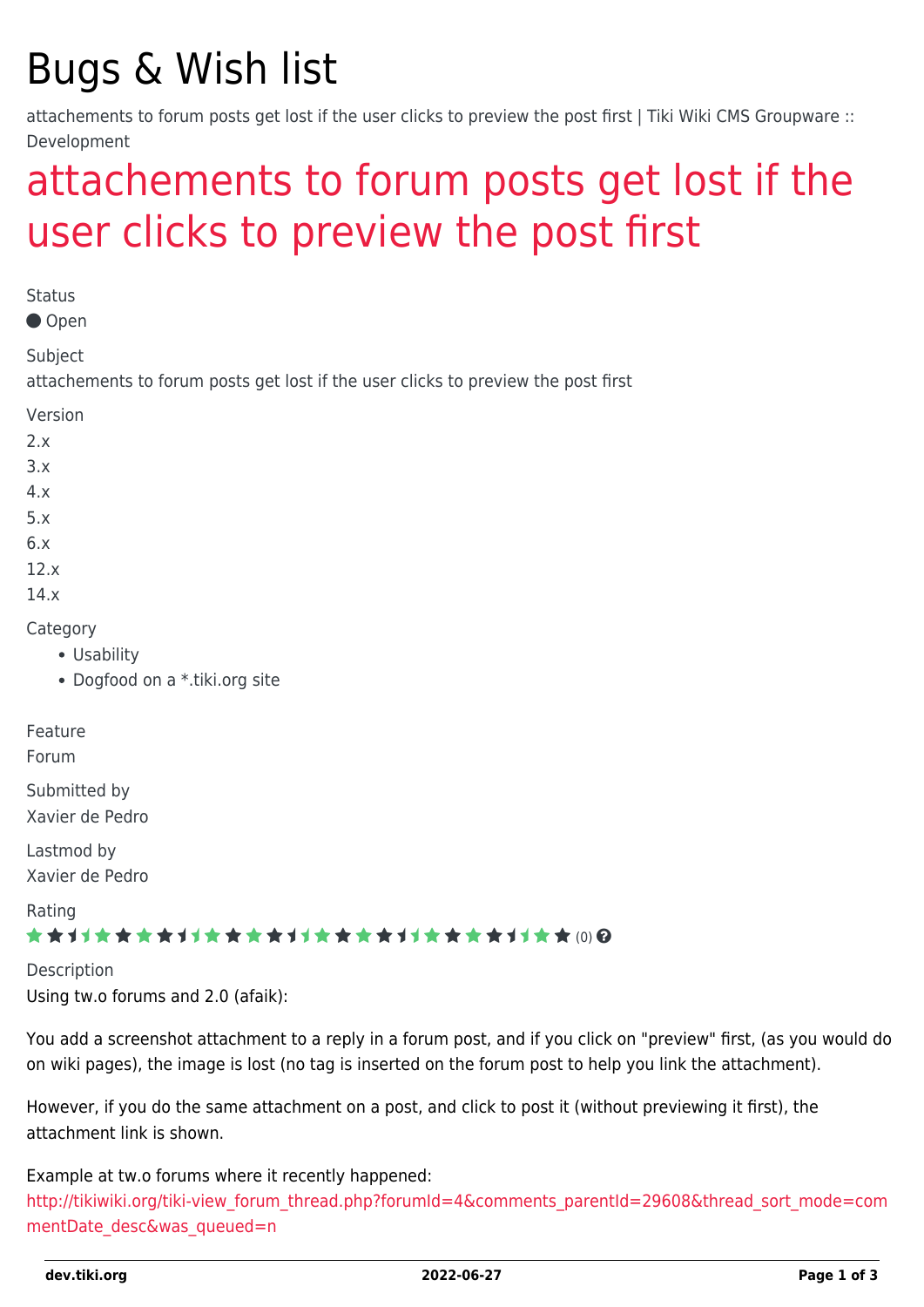according to comment added to this bug report, this issue is still present in branch Tiki5 still (so probably also in trunk)

Unbelievable, bug still present in forum posts in 12.x since 1.x! (with forum replies, there is warning, at least, but not yet with brand new posts in the forum and attachment is lost indeed)

#### Reproduced here: [http://xavi-9794-1986.show.tikiwiki.org/tiki-view\\_forum.php?forumId=1](http://xavi-9794-1986.show.tikiwiki.org/tiki-view_forum.php?forumId=1) u: admin p: 12345 Importance 6 Easy to solve? 6 Priority 36 Demonstrate Bug (Tiki 19+) Please demonstrate your bug on show2.tikiwiki.org Version: trunk ▼ [Create show2.tikiwiki.org instance](#page--1-0) Ticket ID 1986 Created Monday 25 August, 2008 18:08:36 GMT-0000 by Unknown LastModif Friday 22 November, 2013 09:54:14 GMT-0000

### Comments



We are up to Version 5.1 and this problem has been here since we started with Ver 1

### Attachments

| filename     | created | hits | comment    | version | filetype    |
|--------------|---------|------|------------|---------|-------------|
| dev.tiki.org |         |      | 2022-06-27 |         | Page 2 of 3 |